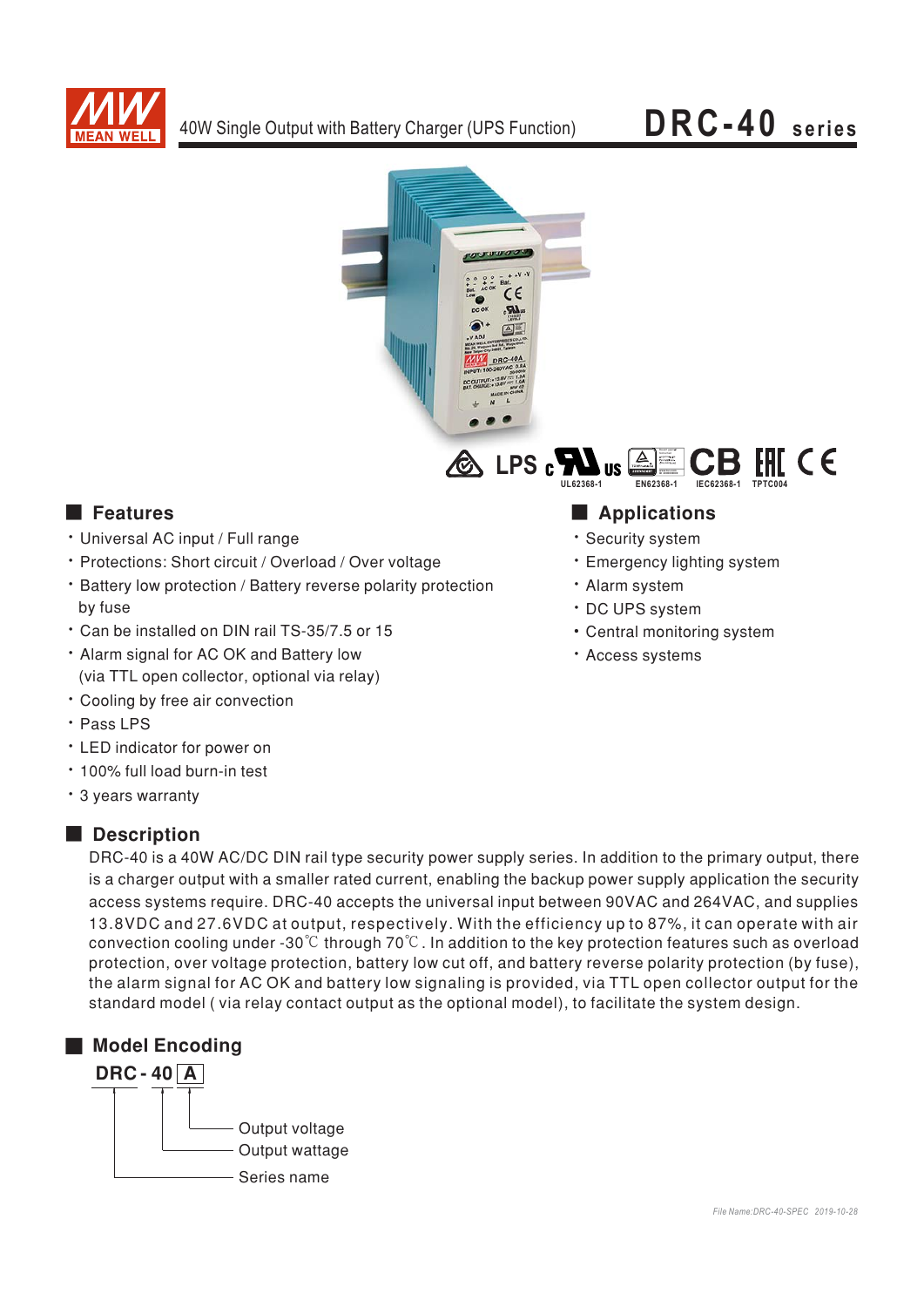

# **SPECIFICATION**

| <b>MODEL</b>                                  |                                                                                                                                                                                                                                                    | DRC-40A                                                                                                                                                                                                                                                                                                                                                                                                                                                                                                                                                                                                 |                                 | DRC-40B         |                 |  |
|-----------------------------------------------|----------------------------------------------------------------------------------------------------------------------------------------------------------------------------------------------------------------------------------------------------|---------------------------------------------------------------------------------------------------------------------------------------------------------------------------------------------------------------------------------------------------------------------------------------------------------------------------------------------------------------------------------------------------------------------------------------------------------------------------------------------------------------------------------------------------------------------------------------------------------|---------------------------------|-----------------|-----------------|--|
|                                               | <b>OUTPUT NUMBER</b>                                                                                                                                                                                                                               | CH <sub>1</sub>                                                                                                                                                                                                                                                                                                                                                                                                                                                                                                                                                                                         | CH <sub>2</sub>                 | CH <sub>1</sub> | CH <sub>2</sub> |  |
| <b>OUTPUT</b>                                 | <b>DC VOLTAGE</b>                                                                                                                                                                                                                                  | 13.8V                                                                                                                                                                                                                                                                                                                                                                                                                                                                                                                                                                                                   | 13.8V                           | 27.6V           | 27.6V           |  |
|                                               | <b>RATED CURRENT</b>                                                                                                                                                                                                                               | 1.9A                                                                                                                                                                                                                                                                                                                                                                                                                                                                                                                                                                                                    | 1A                              | 0.95A           | 0.5A            |  |
|                                               | <b>CURRENT RANGE</b>                                                                                                                                                                                                                               | $0 - 2.9A$                                                                                                                                                                                                                                                                                                                                                                                                                                                                                                                                                                                              | --------                        | $0 - 1.45A$     |                 |  |
|                                               | <b>RATED POWER</b>                                                                                                                                                                                                                                 | 40.02W                                                                                                                                                                                                                                                                                                                                                                                                                                                                                                                                                                                                  |                                 | 40.02W          |                 |  |
|                                               | RIPPLE & NOISE (max.) Note.2   120mVp-p                                                                                                                                                                                                            |                                                                                                                                                                                                                                                                                                                                                                                                                                                                                                                                                                                                         | --------                        | 200mVp-p        | --------        |  |
|                                               | <b>VOLTAGE ADJ. RANGE</b>                                                                                                                                                                                                                          | $CH1:12 - 15V$                                                                                                                                                                                                                                                                                                                                                                                                                                                                                                                                                                                          |                                 | $CH1:24 - 30V$  |                 |  |
|                                               | <b>VOLTAGE TOLERANCE Note.3</b>                                                                                                                                                                                                                    | ±1.0%                                                                                                                                                                                                                                                                                                                                                                                                                                                                                                                                                                                                   |                                 | ±1.0%           | .               |  |
|                                               | <b>LINE REGULATION</b>                                                                                                                                                                                                                             | ±0.5%                                                                                                                                                                                                                                                                                                                                                                                                                                                                                                                                                                                                   |                                 | ±0.5%           |                 |  |
|                                               | <b>LOAD REGULATION</b>                                                                                                                                                                                                                             | ±0.5%                                                                                                                                                                                                                                                                                                                                                                                                                                                                                                                                                                                                   |                                 | ±0.5%           |                 |  |
|                                               | SETUP, RISE TIME Note.4 400ms, 50ms/230VAC                                                                                                                                                                                                         |                                                                                                                                                                                                                                                                                                                                                                                                                                                                                                                                                                                                         | 800ms, 50ms/115VAC at full load |                 |                 |  |
|                                               | <b>HOLD UP TIME (Typ.)</b>                                                                                                                                                                                                                         | 50ms/230VAC<br>10ms/115VAC at full load                                                                                                                                                                                                                                                                                                                                                                                                                                                                                                                                                                 |                                 |                 |                 |  |
| <b>INPUT</b>                                  | <b>VOLTAGE RANGE</b>                                                                                                                                                                                                                               | $90 - 264$ VAC<br>127 ~ 370VDC [DC input operation possible by connecting AC/L(+), AC/N(-)]                                                                                                                                                                                                                                                                                                                                                                                                                                                                                                             |                                 |                 |                 |  |
|                                               | <b>FREQUENCY RANGE</b>                                                                                                                                                                                                                             | $47 \sim 63$ Hz                                                                                                                                                                                                                                                                                                                                                                                                                                                                                                                                                                                         |                                 |                 |                 |  |
|                                               | <b>EFFICIENCY (Typ.)</b>                                                                                                                                                                                                                           | 86%                                                                                                                                                                                                                                                                                                                                                                                                                                                                                                                                                                                                     |                                 | 87%             |                 |  |
|                                               | <b>AC CURRENT (Typ.)</b>                                                                                                                                                                                                                           | 0.8A/115VAC<br>0.6A/230VAC                                                                                                                                                                                                                                                                                                                                                                                                                                                                                                                                                                              |                                 |                 |                 |  |
|                                               | <b>INRUSH CURRENT (Typ.)</b>                                                                                                                                                                                                                       | COLD START 30A/115VAC<br>60A/230VAC                                                                                                                                                                                                                                                                                                                                                                                                                                                                                                                                                                     |                                 |                 |                 |  |
| <b>PROTECTION</b>                             | <b>OVERLOAD</b>                                                                                                                                                                                                                                    | 105 ~ 150% rated output power                                                                                                                                                                                                                                                                                                                                                                                                                                                                                                                                                                           |                                 |                 |                 |  |
|                                               |                                                                                                                                                                                                                                                    | Protection type : Hiccup mode, recovers automatically after fault condition is removed                                                                                                                                                                                                                                                                                                                                                                                                                                                                                                                  |                                 |                 |                 |  |
|                                               | <b>OVER VOLTAGE</b>                                                                                                                                                                                                                                | CH1:14.49~18.63V<br>CH1:28.98~37.26V                                                                                                                                                                                                                                                                                                                                                                                                                                                                                                                                                                    |                                 |                 |                 |  |
|                                               |                                                                                                                                                                                                                                                    | Protection type : Shut down o/p voltage, re-power on to recover                                                                                                                                                                                                                                                                                                                                                                                                                                                                                                                                         |                                 |                 |                 |  |
|                                               | <b>BATTERY CUT OFF</b>                                                                                                                                                                                                                             | $10\pm0.5V$                                                                                                                                                                                                                                                                                                                                                                                                                                                                                                                                                                                             |                                 | $20 \pm 1V$     |                 |  |
|                                               | AC OK                                                                                                                                                                                                                                              | Open collector output, CONTACT: AC OK; CUT OFF: AC Fail; max. rating: 50V/30mA                                                                                                                                                                                                                                                                                                                                                                                                                                                                                                                          |                                 |                 |                 |  |
| <b>FUNCTION</b>                               | <b>BATTERY LOW</b>                                                                                                                                                                                                                                 | Open collector output, CUT OFF : Battery ; CONTACT : Battery Low ; max. rating : 50V/30mA                                                                                                                                                                                                                                                                                                                                                                                                                                                                                                               |                                 |                 |                 |  |
|                                               |                                                                                                                                                                                                                                                    | Battery low voltage : < 11V<br>Battery low voltage : < 22V                                                                                                                                                                                                                                                                                                                                                                                                                                                                                                                                              |                                 |                 |                 |  |
|                                               | <b>WORKING TEMP.</b>                                                                                                                                                                                                                               | -30 ~ +70 $^{\circ}$ C (Refer to "Derating Curve")                                                                                                                                                                                                                                                                                                                                                                                                                                                                                                                                                      |                                 |                 |                 |  |
|                                               | <b>WORKING HUMIDITY</b>                                                                                                                                                                                                                            | 20~90% RH non-condensing                                                                                                                                                                                                                                                                                                                                                                                                                                                                                                                                                                                |                                 |                 |                 |  |
|                                               | ENVIRONMENT STORAGE TEMP., HUMIDITY                                                                                                                                                                                                                | $-40 \sim +85^{\circ}$ C, 10 ~ 95% RH                                                                                                                                                                                                                                                                                                                                                                                                                                                                                                                                                                   |                                 |                 |                 |  |
|                                               | <b>TEMP. COEFFICIENT</b>                                                                                                                                                                                                                           | $\pm$ 0.03%/°C (0 ~ 55°C) on CH1 output                                                                                                                                                                                                                                                                                                                                                                                                                                                                                                                                                                 |                                 |                 |                 |  |
|                                               | <b>VIBRATION</b>                                                                                                                                                                                                                                   | 10 ~ 500Hz, 2G 10min./1cycle, 60min. each along X, Y, Z axes                                                                                                                                                                                                                                                                                                                                                                                                                                                                                                                                            |                                 |                 |                 |  |
| <b>SAFETY &amp;</b><br><b>EMC</b><br>(Note 5) | <b>SAFETY STANDARDS</b>                                                                                                                                                                                                                            | UL62368-1, TUV EN62368-1, EAC TP TC 004, AS/NZS 60950.1 approved                                                                                                                                                                                                                                                                                                                                                                                                                                                                                                                                        |                                 |                 |                 |  |
|                                               | <b>WITHSTAND VOLTAGE</b>                                                                                                                                                                                                                           | I/P-O/P:3KVAC<br>I/P-FG:2KVAC<br>O/P-FG:0.5KVAC                                                                                                                                                                                                                                                                                                                                                                                                                                                                                                                                                         |                                 |                 |                 |  |
|                                               | <b>ISOLATION RESISTANCE</b>                                                                                                                                                                                                                        | I/P-O/P, I/P-FG, O/P-FG:100M Ohms / 500VDC / 25 °C/ 70% RH                                                                                                                                                                                                                                                                                                                                                                                                                                                                                                                                              |                                 |                 |                 |  |
|                                               | <b>EMC EMISSION</b>                                                                                                                                                                                                                                | Compliance to EN55032 (CISPR32) Class B, EN61000-3-2,-3, EAC TP TC 020                                                                                                                                                                                                                                                                                                                                                                                                                                                                                                                                  |                                 |                 |                 |  |
|                                               |                                                                                                                                                                                                                                                    | <b>EMC IMMUNITY</b><br>Compliance to EN61000-4-2,3,4,5,6,8,11, EN55024, EN61204-3, light industry level, criteria A, EAC TP TC 020                                                                                                                                                                                                                                                                                                                                                                                                                                                                      |                                 |                 |                 |  |
| OTHERS                                        | MTBF                                                                                                                                                                                                                                               | MIL-HDBK-217F $(25^{\circ}C)$<br>536.6K hrs min.                                                                                                                                                                                                                                                                                                                                                                                                                                                                                                                                                        |                                 |                 |                 |  |
|                                               | <b>DIMENSION</b>                                                                                                                                                                                                                                   | 40*90*100mm (W*H*D)                                                                                                                                                                                                                                                                                                                                                                                                                                                                                                                                                                                     |                                 |                 |                 |  |
|                                               | <b>PACKING</b>                                                                                                                                                                                                                                     | 0.3Kg; 42pcs/13.6Kg/0.82CUFT                                                                                                                                                                                                                                                                                                                                                                                                                                                                                                                                                                            |                                 |                 |                 |  |
| <b>NOTE</b>                                   |                                                                                                                                                                                                                                                    | 1. All parameters NOT specially mentioned are measured at 230VAC input, rated load and 25 <sup>°</sup> C of ambient temperature.<br>2. Ripple & noise are measured at 20MHz of bandwidth by using a 12" twisted pair-wire terminated with a 0.1uf & 47uf parallel capacitor.                                                                                                                                                                                                                                                                                                                            |                                 |                 |                 |  |
|                                               | 3. Tolerance : includes set up tolerance, line regulation and load regulation.                                                                                                                                                                     |                                                                                                                                                                                                                                                                                                                                                                                                                                                                                                                                                                                                         |                                 |                 |                 |  |
|                                               |                                                                                                                                                                                                                                                    | 4. Length of set up time is measured at cold first start. Turning ON/OFF the power supply may lead to increase of the set up time.<br>5. The power supply is considered a component which will be installed into a final equipment. The final equipment must be re-confirmed<br>that it still meets EMC directives. For guidance on how to perform these EMC tests, please refer to "EMI testing of component power<br>supplies." (as available on http://www.meanwell.com)<br>6. Installation clearances : 40mm on top, 20mm on the bottom, 5mm on the left and right side are recommended when loaded |                                 |                 |                 |  |
|                                               |                                                                                                                                                                                                                                                    |                                                                                                                                                                                                                                                                                                                                                                                                                                                                                                                                                                                                         |                                 |                 |                 |  |
|                                               |                                                                                                                                                                                                                                                    |                                                                                                                                                                                                                                                                                                                                                                                                                                                                                                                                                                                                         |                                 |                 |                 |  |
|                                               |                                                                                                                                                                                                                                                    |                                                                                                                                                                                                                                                                                                                                                                                                                                                                                                                                                                                                         |                                 |                 |                 |  |
|                                               | permanently with full power. In case the adjacent device is a heat source, 15mm clearance is recommended.<br>7. The ambient temperature derating of 3.5°C/1000m with fanless models and of 5°C/1000m with fan models for operating altitude higher |                                                                                                                                                                                                                                                                                                                                                                                                                                                                                                                                                                                                         |                                 |                 |                 |  |
|                                               | than 2000m(6500ft).                                                                                                                                                                                                                                |                                                                                                                                                                                                                                                                                                                                                                                                                                                                                                                                                                                                         |                                 |                 |                 |  |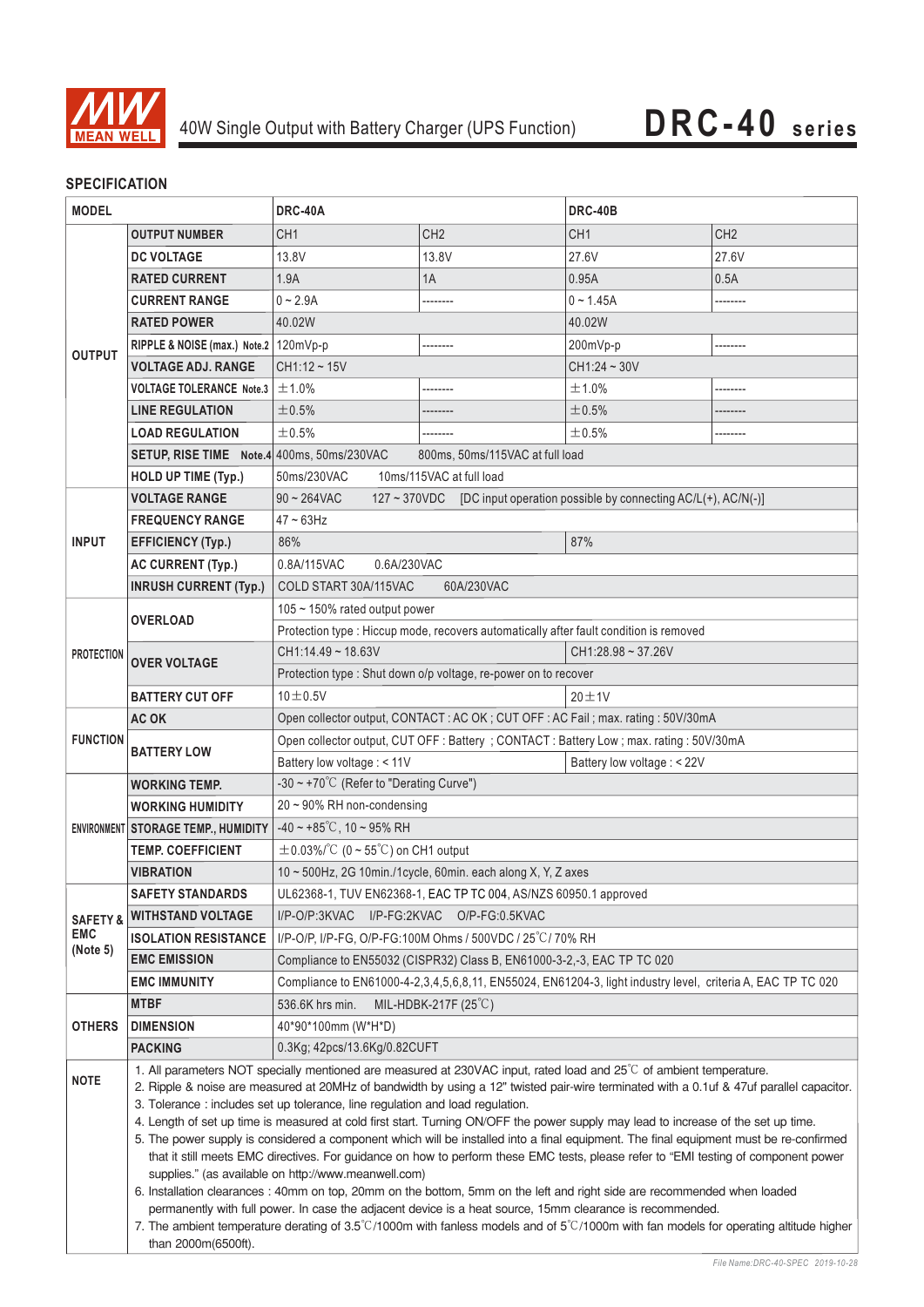

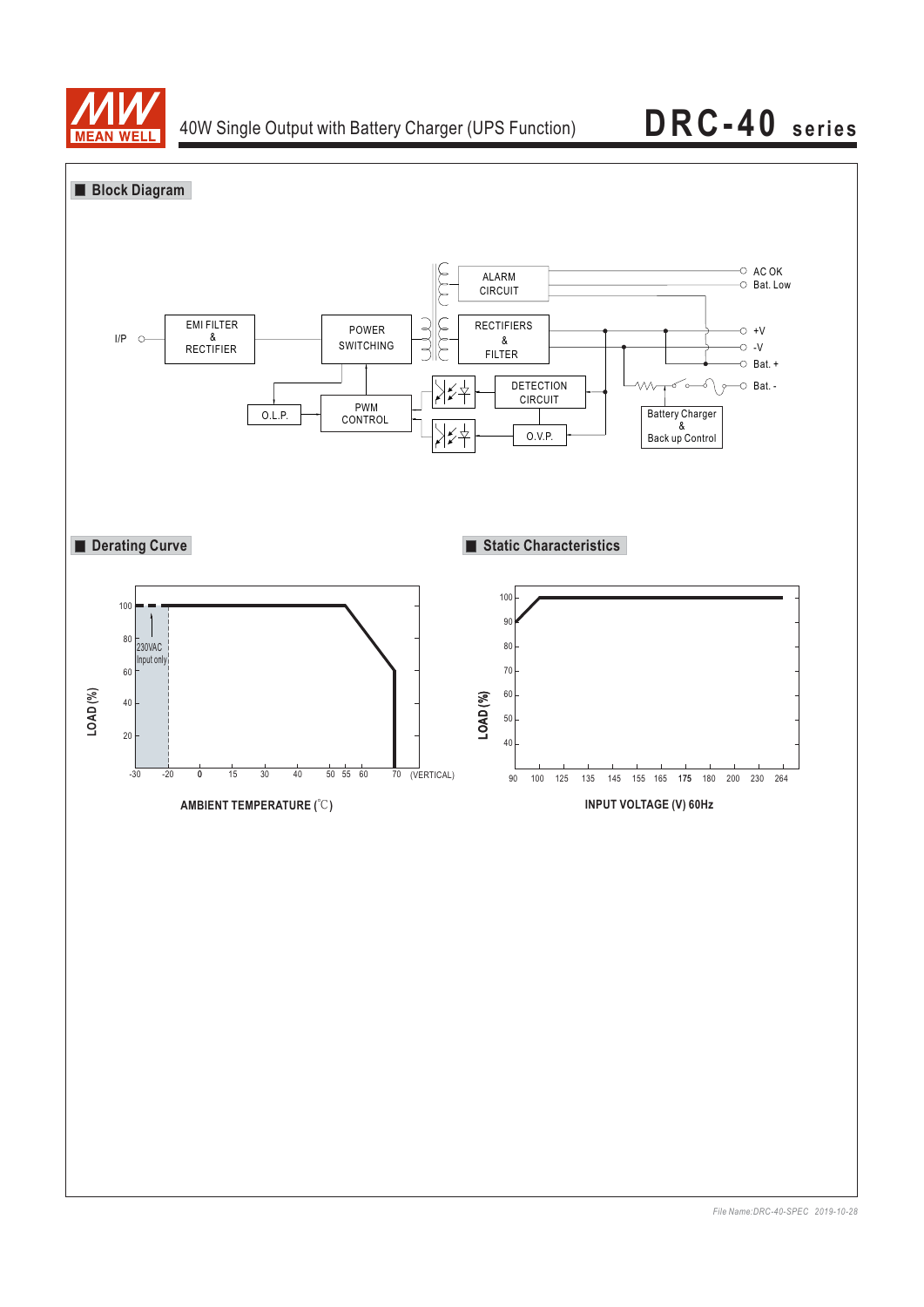

## **Suggested Application**

## **1.Backup connection for AC interruption**

(1) Please refer to Fig1.1 for suggested connection.

The power supply charges the battery and provides energy to the load at the same time when AC mains is OK.

The battery starts to supply power to the load when AC mains fails.



Fig 1.1 Suggested system connection

## **2.Alarm signal for AC OK and battery low**

(1) Alarm signal is sent out through " AC OK " & " Battery Low " pins.(TTL open collector output is provided for standard model, and relay contact output is provided as optional model.)

(2) An external voltage source is required for this function. The maximum applied voltage is 50V and the maximum sink current is 30mA. Please refer to Fig 2.2. (3) Table2.1 explains the alarm function built in the power supply

| <b>Function</b>    | <b>Description</b>                                                      | Output of alarm                                  |  |
|--------------------|-------------------------------------------------------------------------|--------------------------------------------------|--|
| AC OK              | The signal is "Low" when the power supply turns ON.                     | Low (0.3V max. at 30mA)                          |  |
|                    | The signal turns to be "High" when the power supply turns OFF.          | High or open (External applied voltage 50V max.) |  |
| <b>Battery Low</b> | The signal is "Low" when the voltage of battery is under A:11V, B:22V.  | Low (0.3V max. at 30mA)                          |  |
|                    | The signal is "High" when the voltage of battery is above A:11V, B:22V. | High or open (External applied voltage 50V max.) |  |

### Table 2.1 Explanation of alarm signal



Fig 2.2 Internal circuit of AC OK (Battery Low), via TTL open collector